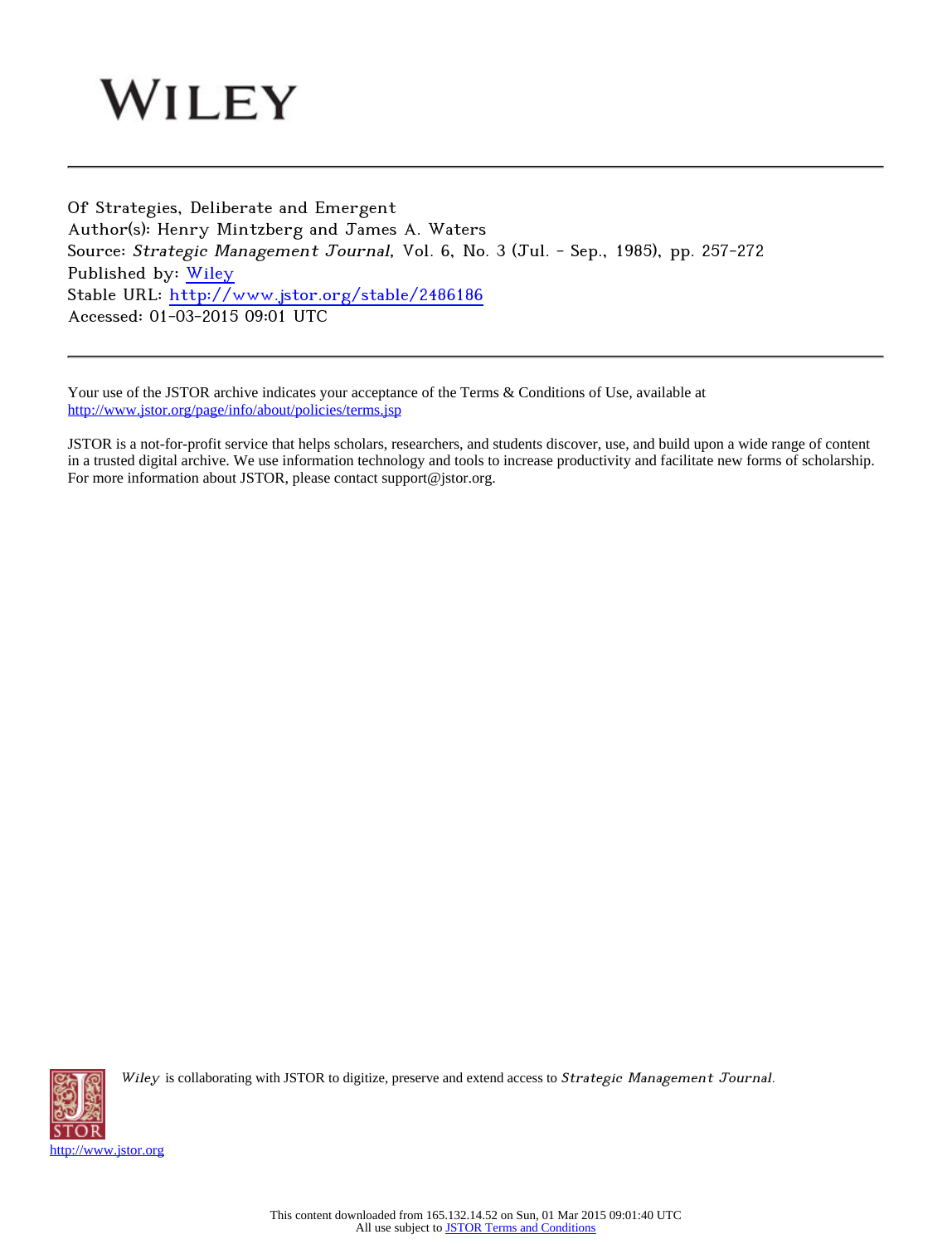

#### **Summary**

**Deliberate and emergent strategies may be conceived as two ends of** a continuum along which real-world strategies lie. This paper seeks **to develop this notion, and some basic issues related to strategic** choice, by elaborating along this continuum various types of strategies uncovered in research. These include strategies labelled planned, entrepreneurial, ideological, umbrella, process, unconnected, consensus and imposed.

**How do strategies form in organizations? Research into the question is necessarily shaped by the underlying conception of the term. Since strategy has almost inevitably been conceived in terms of what the leaders of an organization 'plan' to do in the future, strategy formation has, not surprisingly, tended to be treated as an analytic process for establishing long-range goals and action plans for an organization; that is, as one of formulation followed by implementation. As important as this emphasis may be, we would argue that it is seriously limited, that the process needs to be viewed from a wider perspective so that the variety of ways in which strategies actually take shape can be considered.** 

**For over 10 years now, we have been researching the process of strategy formation based on the definition of strategy as 'a pattern in a stream of decisions' (Mintzberg, 1972, 1978; Mintzberg and Waters, 1982, 1984; Mintzberg et al., 1986, Mintzberg and McHugh, 1985; Brunet, Mintzberg and Waters, 1986). This definition was developed to 'operationalize' the concept of strategy, namely to provide a tangible basis on which to conduct research into how it forms in organizations. Streams of behaviour could be isolated and strategies identified as patterns or consistencies in such streams. The origins of these strategies could then be investigated, with particular attention paid to exploring the relationship between leadership plans and intentions and what the organizations actually did. Using the label strategy for both of these phenomena-one called intended, the other realized-encouraged that exploration. (Indeed, by this same logic, and because of practical necessity, we have been drawn into studying strategies as patterns in streams of actions, not decisions, since the latter represent intentions, too. A paper explaining this shift more fully is available from the authors.)** 

**Comparing intended strategy with realized strategy, as shown in Figure 1, has allowed us**  to distinguish *deliberate* strategies—realized as intended—from *emergent* strategies **patterns or consistencies realized despite, or in the absence of, intentions. These two concepts, and especially their interplay, have become the central themes in our research, which has involved 11 intensive studies (as well as a larger number of smaller ones),**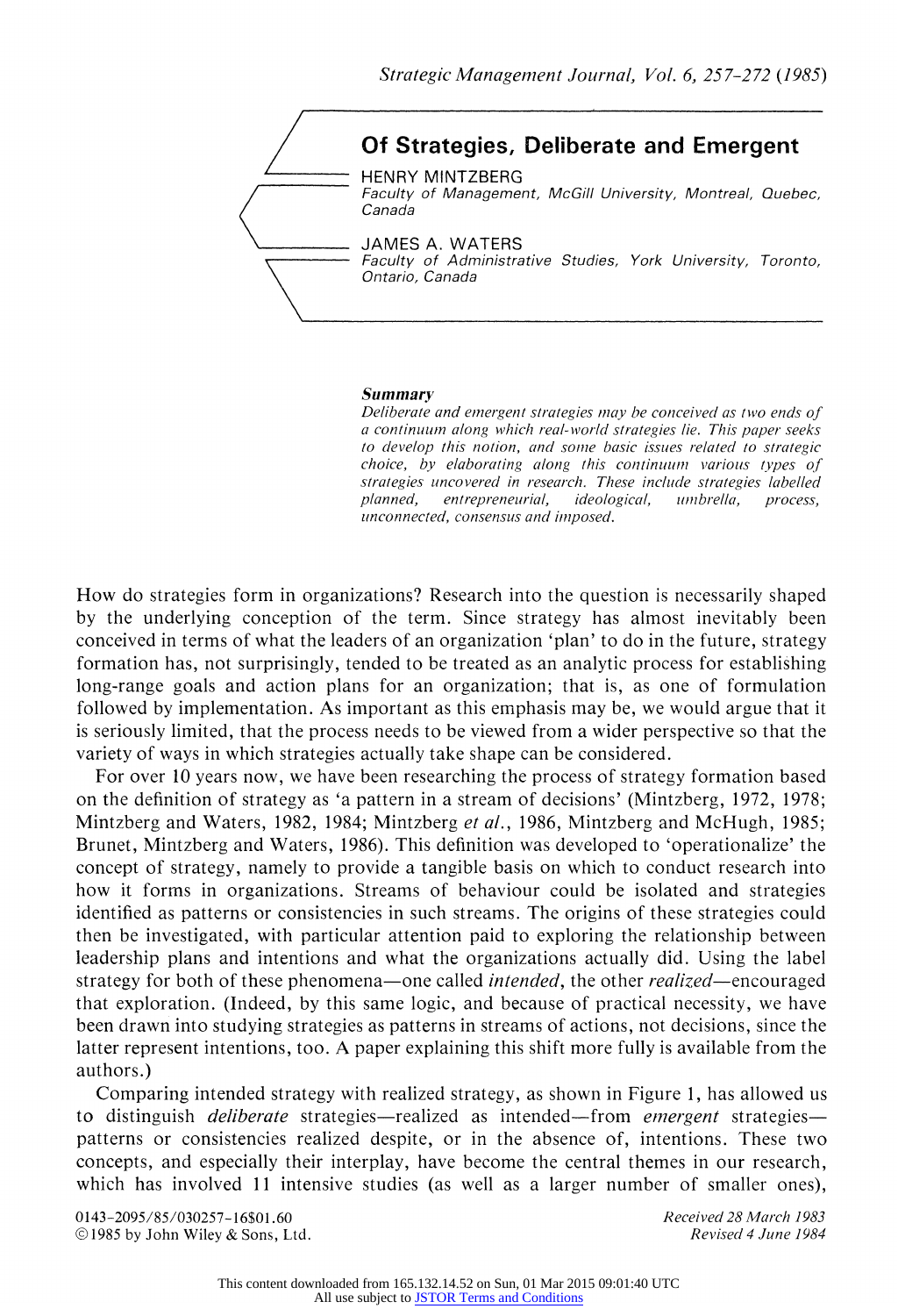

**'Figure 1. Types of strategies** 

**including a food retailer, a manufacturer of women's undergarments, a magazine, a newspaper, an airline, an automobile firm, a mining company, a university, an architectural firm, a public film agency and a government fighting a foreign war.** 

**This paper sets out to explore the complexity and variety of strategy formation processes by refining and elaborating the concepts of deliberate and emergent strategy. We begin by specifying more precisely what pure deliberate and pure emergent strategies might mean in the context of organization, describing the conditions under which each can be said to exist.**  What does it mean for an 'organization'—a collection of people joined together to pursue **some mission in common-to act deliberately? What does it mean for a strategy to emerge in an organization, not guided by intentions? We then identify various types of strategies that have appeared in our empirical studies, each embodying differing degrees of what might be called deliberateness or emergentness. The paper concludes with a discussion of the implications of this perspective on strategy formation for research and practice.** 

# **PURE DELIBERATE AND PURE EMERGENT STRATEGIES**

For a strategy to be perfectly deliberate—that is, for the realized strategy (pattern in actions) **to form exactly as intended-at least three conditions would seem to have to be satisfied. First, there must have existed precise intentions in the organization, articulated in a relatively concrete level of detail, so that there can be no doubt about what was desired before any actions were taken. Secondly, because organization means collective action, to dispel any possible doubt about whether or not the intentions were organizational, they must have been common to virtually all the actors: either shared as their own or else accepted from leaders, probably in response to some sort of controls. Thirdly, these collective intentions must have been realized exactly as intended, which means that no external force (market, technological, political, etc.) could have interfered with them. The environment, in other words, must have been either perfectly predictable, totally benign, or else under the full control of the organization. These three conditions constitute a tall order, so that we are unlikely to find any perfectly deliberate strategies in organizations. Nevertheless, some strategies do come rather close, in some dimensions if not all.** 

**For a strategy to be perfectly emergent, there must be order-consistency in action over time-in the absence of intention about it. (No consistency means no strategy or at least unrealized strategy-intentions not met.) It is difficult to imagine action in the total absence**  of intention—in some pocket of the organization if not from the leadership itself—such that **we would expect the purely emergent strategy to be as rare as the purely deliberate one. But again, our research suggests that some patterns come rather close, as when an environment directly imposes a pattern of action on an organization.** 

**Thus, we would expect to find tendencies in the directions of deliberate and emergent strategies rather than perfect forms of either. In effect, these two form the poles of a**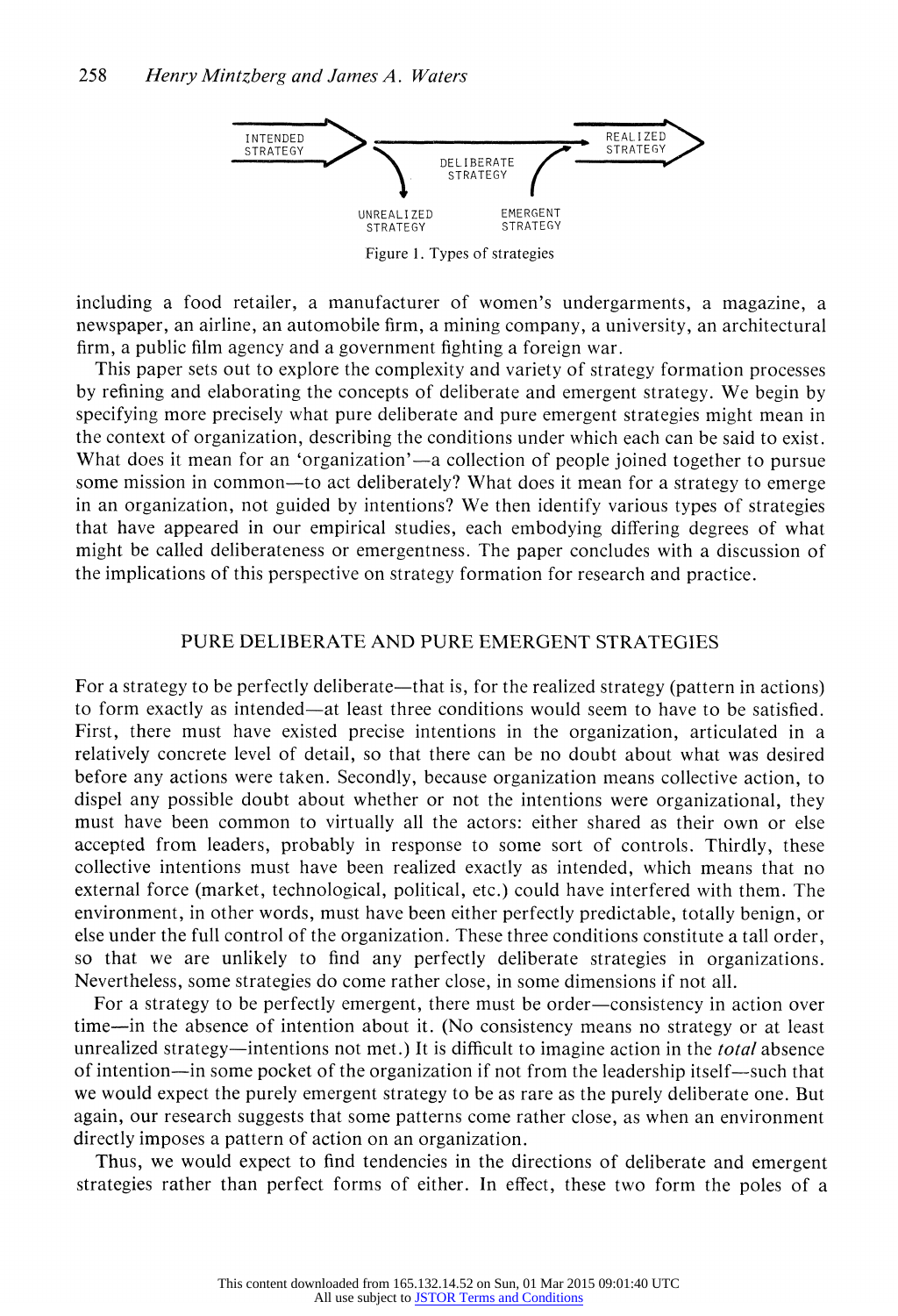**continuum along which we would expect real-world strategies to fall. Such strategies would combine various states of the dimensions we have discussed above: leadership intentions would be more or less precise, concrete and explicit, and more or less shared, as would intentions existing elsewhere in the organization; central control over organizational actions would be more or less firm and more or less pervasive; and the environment would be more or less benign, more or less controllable and more or less predictable.** 

**Below we introduce a variety of types of strategies that fall along this continuum, beginning with those closest to the deliberate pole and ending with those most reflective of the characteristics of emergent strategy. We present these types, not as any firm or exhaustive typology (although one may eventually emerge), but simply to explore this continuum of emergentness of strategy and to try to gain some insights into the notions of intention, choice and pattern formation in the collective context we call organization.** 

## **THE PLANNED STRATEGY**

**Planning suggests clear and articulated intentions, backed up by formal controls to ensure their pursuit, in an environment that is acquiescent. In other words, here (and only here) does the classic distinction between 'formulation' and 'implementation' hold up.** 

**In this first type, called planned strategy, leaders at the centre of authority formulate their intentions as precisely as possible and then strive for their implementation-their translation into collective action-with a minimum of distortion, 'surprise-free'. To ensure this, the leaders must first articulate their intentions in the form of a plan, to minimize confusion, and then elaborate this plan in as much detail as possible, in the form of budgets, schedules and so on, to pre-empt discretion that might impede its realization. Those outside the planning process may act, but to the extent possible they are not allowed to decide. Programmes that guide their behaviour are built into the plan, and formal controls are instituted to ensure pursuit of the plan and the programmes.** 

**But the plan is of no use if it cannot be applied as formulated in the environment surrounding the organization so the planned strategy is found in an environment that is, if not benign or controllable, then at least rather predictable. Some organizations, as Galbraith (1967) describes the 'new industrial states', are powerful enough to impose their plans on their environments. Others are able to predict their environments with enough accuracy to pursue rather deliberate, planned strategies. We suspect, however, that many planned strategies are found in organizations that simply extrapolate established patterns in environments that they assume will remain stable. In fact, we have argued elsewhere (Mintzberg and Waters, 1982) that strategies appear not to be conceived in planning processes so much as elaborated from existing visions or copied from standard industry recipes (see Grinyer and Spender, 1979); planning thus becomes programming, and the planned strategy finds its origins in one of the other types of strategies described below.** 

**Although few strategies can be planned to the degree described above, some do come rather close, particularly in organizations that must commit large quantities of resources to particular missions and so cannot tolerate unstable environments. They may spend years considering their actions, but once they decide to act, they commit themselves firmly. In effect, they deliberate so that their strategies can be rather deliberate. Thus, we studied a**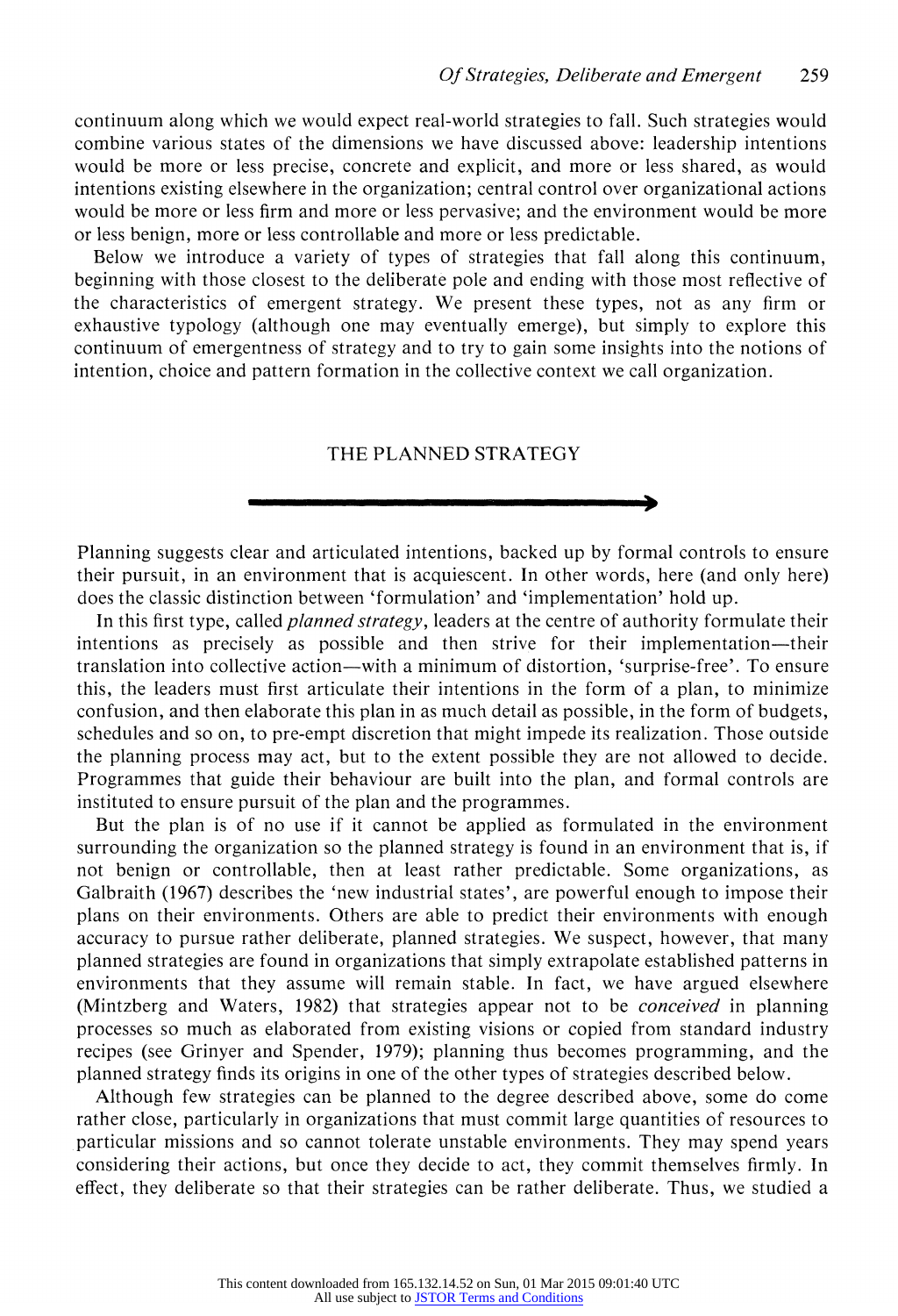**mining company that had to engage in a most detailed form of planning to exploit a new ore body in an extremely remote part of Quebec. Likewise, we found a very strong planning orientation in our study of Air Canada, necessary to co-ordinate the purchase of new, expensive jet aircraft with a relatively fixed route structure. Our study of the United States government's escalation of military activity in Vietnam also revealed a rather planned strategy. Once Lyndon Johnson announced his decision to escalate in 1965, the military planners took over and articulated the intentions in detail (or pulled out existing contingency plans), and pursued the strategy vigorously until 1968 when it became clear that the environment was less controllable than it had seemed (Mintzberg, 1978).** 

**(Note the distinction here between unrealized strategy-that is, intentions not successfully realized-and realized strategy that is unsuccessful in its consequences. The intention to escalate was realized, in fact from Johnson's point of view, over-realized; it just did not achieve its objective. In contrast, John F. Kennedy's earlier intention to provide advisers to the Vietnam army was not realized to the extent that those advisers became combatants. It should be noted, however, that the degree of deliberateness is not a measure of the potential success of a strategy. In our research, we have come across rather emergent strategies as well as rather deliberate ones that have been highly successful (see the discussion of the experimental film strategy later in the text for an example of the former) and others of both types that have been dramatic failures.)** 

# **THE ENTREPRENEURIAL STRATEGY**



**In this second type of strategy, we relax the condition of precise, articulated intentions. Here, one individual in personal control of an organization is able to impose his or her vision of direction on it. Because such strategies are rather common in entrepreneurial firms, tightly controlled by their owners, they can be called entrepreneurial strategies.** 

**In this case, the force for pattern or consistency in action is individual vision, the central actor's concept of his or her organization's place in its world. This is coupled with an ability to impose that vision on the organization through his or her personal control of its actions (e.g. through giving direct orders to its operating personnel). Of course, the environment must again be co-operative. But entrepreneurial strategies most commonly appear in young and/or small organizations (where personal control is feasible), which are able to find relatively safe niches in their environments. Indeed, the selection of such niches is an integral part of the vision. These strategies can, however, sometimes be found in larger organizations as well, particularly under conditions of crisis where all the actors are willing to follow the direction of a single leader who has vision and will.** 

**Is the entrepreneurial strategy deliberate? Intentions do exist. But they derive from one individual who need not articulate or elaborate them. Indeed, for reasons discussed below,**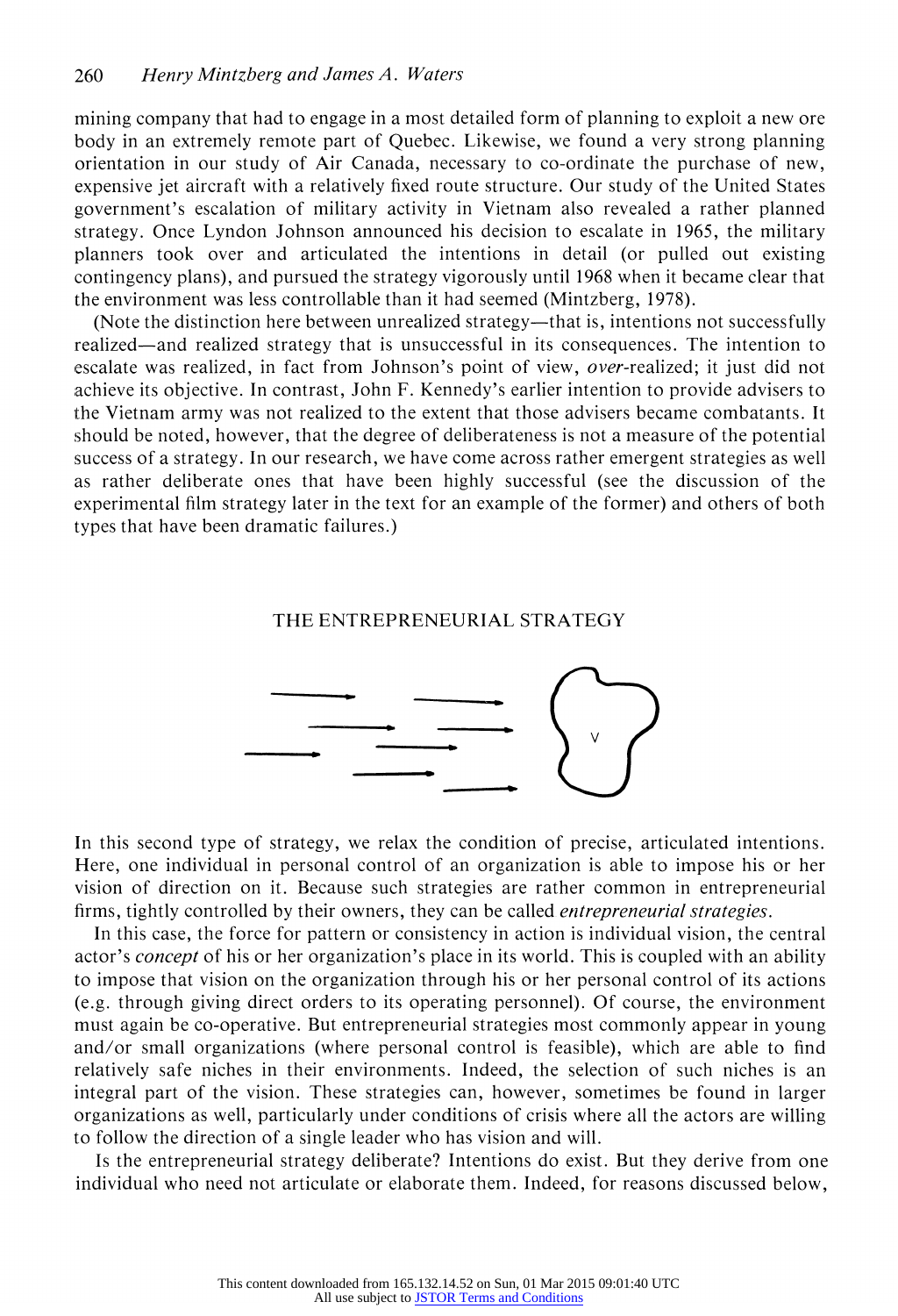**he or she is typically unlikely to want to do so. Thus, the intentions are both more difficult to identify and less specific than those of the planned strategy. Moreover, there is less overt acceptance of these intentions on the part of other actors in the organization. Nevertheless, so long as those actors respond to the personal will of the leader, the strategy would appear to be rather deliberate.** 

**In two important respects, however, that strategy can have emergent characteristics as well. First, as indicated in the previous diagram, vision provides only a general sense of direction. Within it, there is room for adaptation: the details of the vision can emerge en route. Secondly, because the leader's vision is personal, it can also be changed completely. To put this another way, since here the formulator is the implementor, step by step, that person can react quickly to feedback on past actions or to new opportunities or threats in the environment. He or she can thus reformulate vision, as shown in the figure below.** 



**It is this adaptability that distinguishes the entrepreneurial strategy from the planned one. Visions contained in single brains would appear to be more flexible, assuming the individual's willingness to learn,' than plans articulated through hierarchies, which are comprised of many brains. Adaptation (and emergentness) of planned strategies are discouraged by the articulation of intentions and by the separation between formulation and implementation. Psychologists have shown that the articulation of a strategy locks it into place, impeding willingness to change it (e.g. Kiesler, 1971). The separation of implementation from formulation gives rise to a whole system of commitments and procedures, in the form of plans, programmes and controls elaborated down a hierarchy. Instead of one individual being able to change his or her mind, the whole system must be redesigned. Thus, despite the claims of flexible planning, the fact is that organizations plan not to be flexible but to realize specific intentions. It is the entrepreneurial strategy that provides flexibility, at the expense of the specificity and articulation of intentions.** 

**Entrepreneurial strategies have appeared in our research, not surprisingly, in two companies that were controlled personally by their aggressive owners-one the food retail chain, the other the manufacturer of women's undergarments. Here, typically, when important aspects of the environment changed, strong new visions emerged rather quickly,**  followed by long periods of deliberate pursuit of these visions. But as both organizations **grew and became more formalized, the visions became the basis for planning (programming), and thereafter decisive changes were less in evidence. This led us to suspect that planned strategies often follow entrepreneurial ones, based on the vision of leaders, sometimes ones who have departed the organization (see Mintzberg and Waters, 1982, 1984).** 

**<sup>I</sup>An interesting situation arises when the vision is beyond even the control of the individual himself, so that he or she pursues a pattern of action due to inner, subconscious forces (as, say, when the leader chooses to produce only unconventional products, perhaps because of a phobia about being ordinary). Such 'subconscious' strategies would probably be more difficult to change**  than those based on more conscious visions.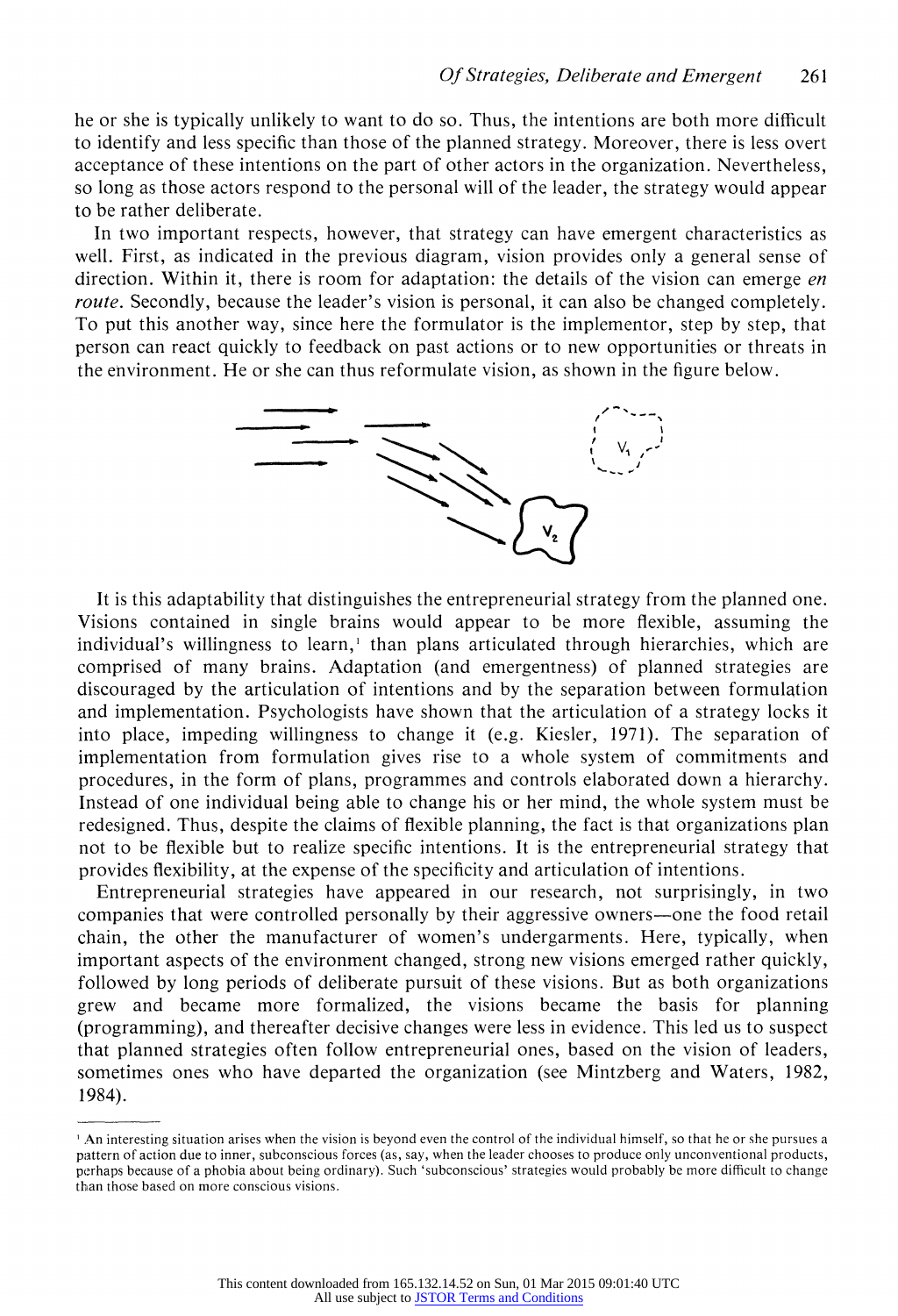# **THE IDEOLOGICAL STRATEGY**



**Vision can be collective as well as individual. When the members of an organization share a vision and identify so strongly with it that they pursue it as an ideology, then they are bound to exhibit patterns in their behaviour, so that clear realized strategies can be identified. These may be called ideological strategies.** 

**Can an ideological strategy be considered deliberate? Since the ideology is likely to be somewhat overt (e.g. in programmes of indoctrination), and perhaps even articulated (in rough, inspirational form, such as a credo), intentions can usually be identified. The question thus revolves around whether these intentions can be considered organizational and whether they are likely to be realized as intended. In an important sense, these intentions would seem to be most clearly organizational. Whereas the intentions of the planned and entrepreneurial strategies emanate from one centre and are accepted passively by everyone else, those of the ideological strategy are positively embraced by the members of the organization.** 

**As for their realization, because the intentions exist as a rough vision, they can presumably be adapted or changed. But collective vision is far more immutable than individual vision. All who share it must agree to change their 'collective mind'. Moreover, ideology is rooted in the past, in traditions and precedents (often the institutionalization of the vision of a departed, charismatic leader: one person's vision has become everyone's ideology). People, therefore, resist changing it. The object is to interpret 'the word', not to defy it. Finally, the environment is unlikely to impose change: the purpose of ideology, after all, is to change the environment or else to insulate the organization from it. For all these reasons, therefore, ideological strategy would normally be highly deliberate, perhaps more so than any type of strategy except the planned one.** 

**We have not as yet studied any organization dominated by an ideology. But such strategies do seem to occur in certain organizations described in the literature, notably in certain Israeli kibbutzim, 'distinctive colleges', and some charitable institutions (see Clark, 1970, 1972; Sills, 1957; also Mintzberg, 1983: Chapters 11 and 21).** 

### **THE UMBRELLA STRATEGY**



This content downloaded from 165.132.14.52 on Sun, 01 Mar 2015 09:01:40 UTC All use subject to [JSTOR Terms and Conditions](http://www.jstor.org/page/info/about/policies/terms.jsp)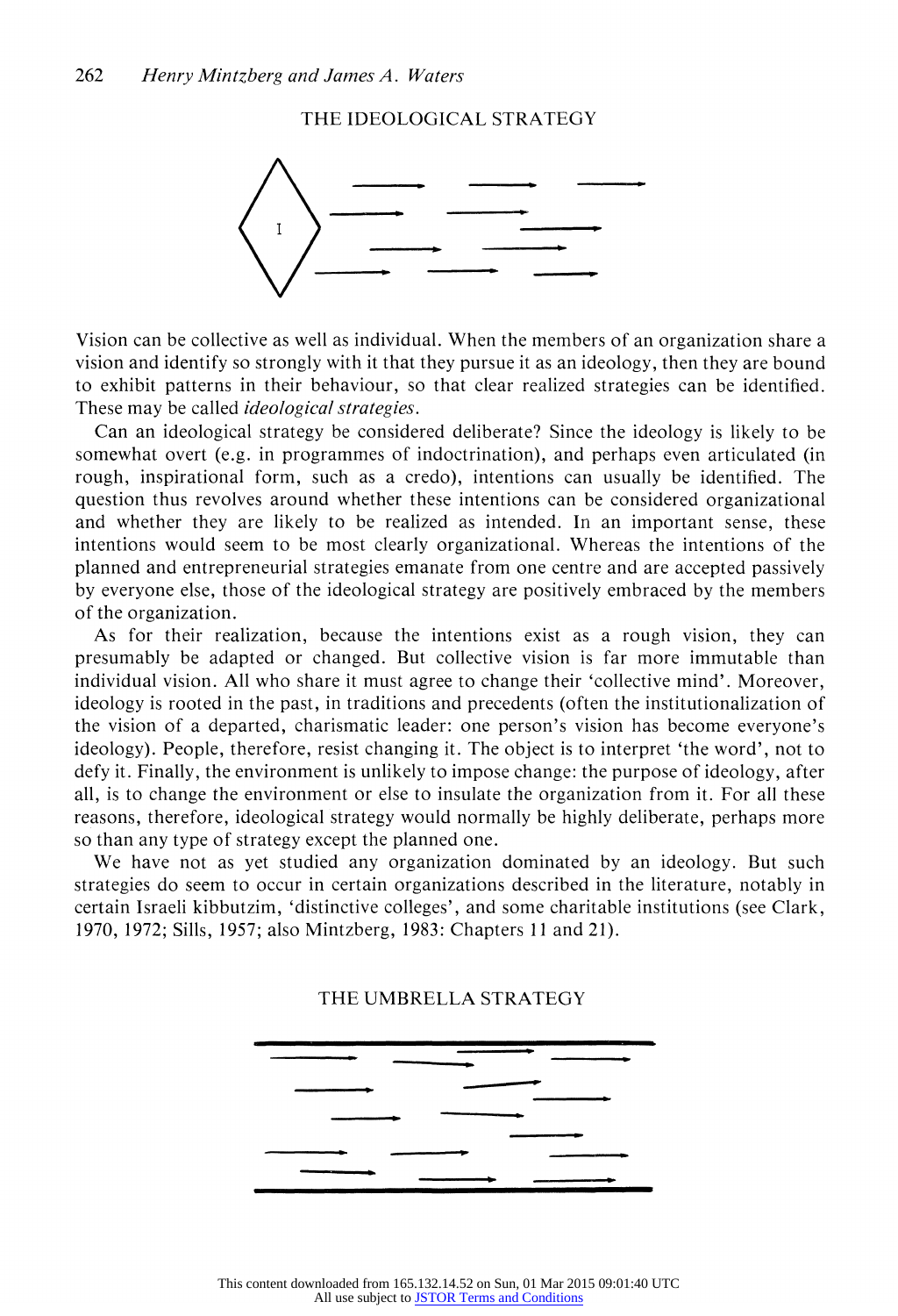**Now we begin to relax the condition of tight control (whether bureaucratic, personal or ideological) over the mass of actors in the organization and, in some cases, the condition of tight control over the environment as well. Leaders who have only partial control over other actors in an organization may design what can be called umbrella strategies. They set general guidelines for behaviour-define the boundaries-and then let other actors manoeuvre within them. In effect, these leaders establish kinds of umbrellas under which organizational actions are expected to fall-for example that all products should be designed for the high-priced end of the market (no matter what those products might be).** 

**When an environment is complex, and perhaps somewhat uncontrollable and unpredictable as well, a variety of actors in the organization must be able to respond to it. In other words, the patterns in organizational actions cannot be set deliberately in one central place, although the boundaries may be established there to constrain them. From the perspective of the leadership (if not, perhaps, the individual actors), therefore, strategies are allowed to emerge, at least within these boundaries. In fact, we can label the umbrella strategy not only deliberate and emergent (intended at the centre in its broad outlines but not in its specific details), but also 'deliberately emergent' (in the sense that the central leadership intentionally creates the conditions under which strategies can emerge).** 

**Like the entrepreneurial strategy, the umbrella one represents a certain vision emanating from the central leadership. But here those who have the vision do not control its realization; instead they must convince others to pursue it. The umbrella at least puts limits on the actions of others and ideally provides a sense of direction as well. Sometimes the umbrella takes the form of a more specific target, as in a NASA that concentrated its efforts during the 1960s on putting a man on the moon. In the light of this specific target, all kinds of strategies emerged, as various technical problems were solved by thousands of different specialists.** 

**The architectural firm in our research provides a good example of umbrella strategy. The partners made it clear what kinds of buildings they wished to design: unique, excellent and highly visible ones that would 'celebrate the spirit of the community'. Under that umbrella, anything went-performing arts centres, office buildings, hotels, etc. The firm occasionally filled in gaps with smaller projects of a more mundane nature, but it never committed itself**  to a major undertaking that strayed from those central criteria (Mintzberg *et al.*, 1986).<sup>2</sup>

**We have so far described the umbrella strategy as one among a number of types that are possible. But, in some sense, virtually all real-world strategies have umbrella characteristics. That is to say, in no organization can the central leadership totally pre-empt the discretion of others (as was assumed in the planned and entrepreneurial strategies) and, by the same token, in none does a central leadership defer totally to others (unless it has ceased to lead). Almost all strategy making behaviour involves, therefore, to some degree at least, a central leadership with some sort of intentions trying to direct, guide, cajole or nudge others with ideas of their own. When the leadership is able to direct, we move towards the realm of the planned or entrepreneurial strategies; when it can hardly nudge, we move toward the realm of the more emergent strategies. But in the broad range between these two can always be found strategies with umbrella characteristics.** 

In its pursuit of an umbrella strategy—which means, in essence, defining general **direction subject to varied interpretation-the central leadership must monitor the behaviour of other actors to assess whether or not the boundaries are being respected. In** 

<sup>&</sup>lt;sup>2</sup> Of course, to the extent that other architects in the firm embraced these criteria, instead of merely accepting them as the **intentions of the central leadership, the strategy could have been labelled ideological.**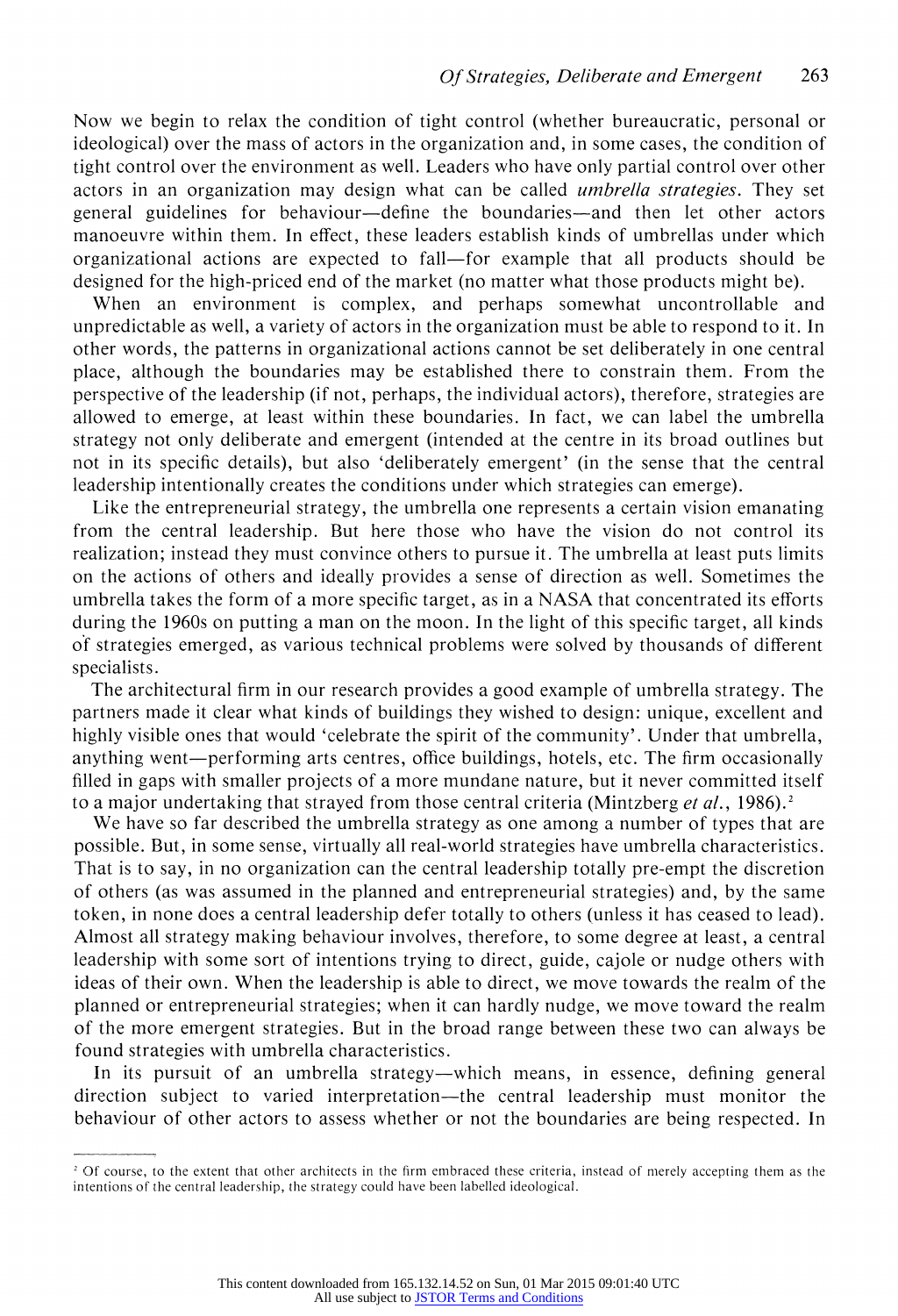**essence, like us, it searches for patterns in streams of actions. When actors are found to stray outside the boundaries (whether inadvertently or intentionally), the central leadership has three choices: to stop them, ignore them (perhaps for a time, to see what will happen), or adjust to them. In other words, when an arm pokes outside the umbrella, you either pull it in, leave it there (although it might get wet), or move the umbrella over to cover it.** 

**In this last case, the leadership exercises the option of altering its own vision in response to the behaviour of others. Indeed, this would appear to be the place where much effective strategic learning takes place-through leadership response to the initiatives of others. The leadership that is never willing to alter its vision in such a way forgoes important opportunities and tends to lose touch with its environment (although, of course, the one too willing to do so may be unable to sustain any central direction). The umbrella strategy thus requires a light touch, maintaining a subtle balance between proaction and reaction.** 

#### **THE PROCESS STRATEGY**



**Similar to the umbrella strategy is what can be called the process strategy. Again, the leadership functions in an organization in which other actors must have considerable discretion to determine outcomes, because of an environment that is complex and perhaps also unpredictable and uncontrollable. But instead of trying to control strategy content at a general level, through boundaries or targets, the leadership instead needs to exercise influence indirectly. Specifically, it controls the process of strategy making while leaving the content of strategy to other actors. Again, the resulting behaviour would be deliberate in**  one respect and emergent in others: the central leadership designs the system that allows **others the flexibility to evolve patterns within it.** 

The leadership may, for example, control the staffing of the organization, thereby **determining who gets to make strategy if not what that strategy will be (all the while knowing that control of the former constitutes considerable influence over the latter). Or it may design the structure of the organization to determine the working context of those who get to make strategy. Thus, it was claimed recently that '75 per cent of the (Hewlett Packard) plan is devoted to the new product portfolio generation process'.3** 

**Divisionalized organizations of a conglomerate nature commonly use process strategies:**  the central headquarters creates the basic structure, establishes the control systems and **appoints the division managers, who are then expected to develop strategies for their own businesses (typically planned ones for reasons outlined by Mintzberg, 1979:384-392); note that techniques such as those introduced by the Boston Consulting Group to manage the** 

<sup>&</sup>lt;sup>3</sup> Statement by Thomas Peters at the Strategic Management Society Conference 'Exploring the Strategy-making Process', **Montreal, 8 October, 1982; emphasis added.**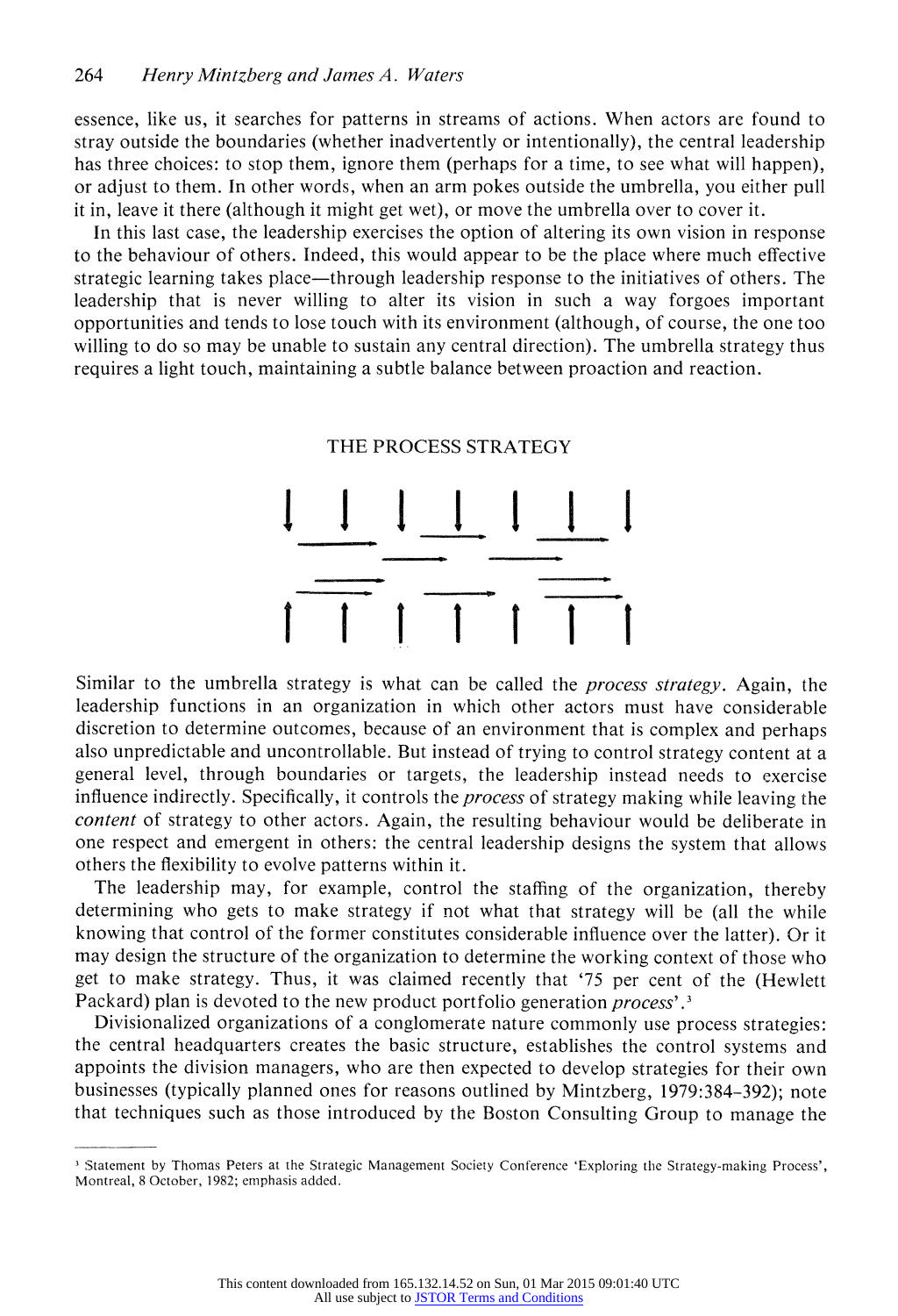**business portfolios of divisionalized companies, by involving headquarters in the business strategies to some extent, bring their strategies back into the realm of umbrella ones.** 



**THE UNCONNECTED STRATEGIES** 

**The unconnected strategy is perhaps the most straightforward one of all. One part of the**  organization with considerable discretion—a subunit, sometimes even a single individual **because it is only loosely coupled to the rest, is able to realize its own pattern in its stream of actions. Our clearest example of this appeared in the study of the National Film Board of Canada, a producer of primarily short films, where the central leadership seldom dictated the content of films. From the 1940s to the mid-1960s, the Film Board produced, among many others, a thin but steady stream of experimental films; after that, their number increased significantly. In fact, with one exception, every single film up to 1960 was made by one person, Norman McLaren, the Board's most celebrated film-maker. McLaren, in**  other words, pursued his own personal strategy—'did his own thing', as the saying goes **for decades, quite independently of the activities of other film-makers.** 

**How deliberate or emergent are these unconnected strategies? Since they come neither from a central leadership nor from intentions in the organization at large, they would seem to be relatively emergent from the perspective of the entire organization. But from the perspective of the unit or individual involved, clearly they can be deliberate or emergent, depending on the prior existence of intentions.** 

**Identifying intentions is a tricky business in any context. Who can be sure that what was articulated was truly intended. Moreover, in the collective context, there is the problem of determining whose intentions really matter, and of dealing with conflicting intentions. These problems may be absent in the context of the individual, but they are replaced by others. For example, the individual pursuing a personal strategy is unlikely to have to articulate his or her intentions before actions are taken, and that can influence the very existence of intentions. Consider the experimental film strategy of Norman McLaren. Was it deliberate? For McLaren himself, it could conceivably have been. That is, he may have developed a general intention to make a stream of experimental films, at least after his initial successes. But why should he have done so? Surely McLaren did not say to himself in 1943: 'I shall make experimental films for the next 30 years'. More likely, he just decided on one film at a time, in effect being deliberate about individual films (although these too may have emerged) but not about the pattern in the sequence of them.** 

**The fact that a Norman McLaren has no need to articulate his intentions (unlike, at least in some cases, a leader in charge of other people) means that no one can ever be sure what he intended (or, more exactly, what he would have claimed he intended). To take another example, used in a previous paper to illustrate the definition of realized strategy (Mintzberg,**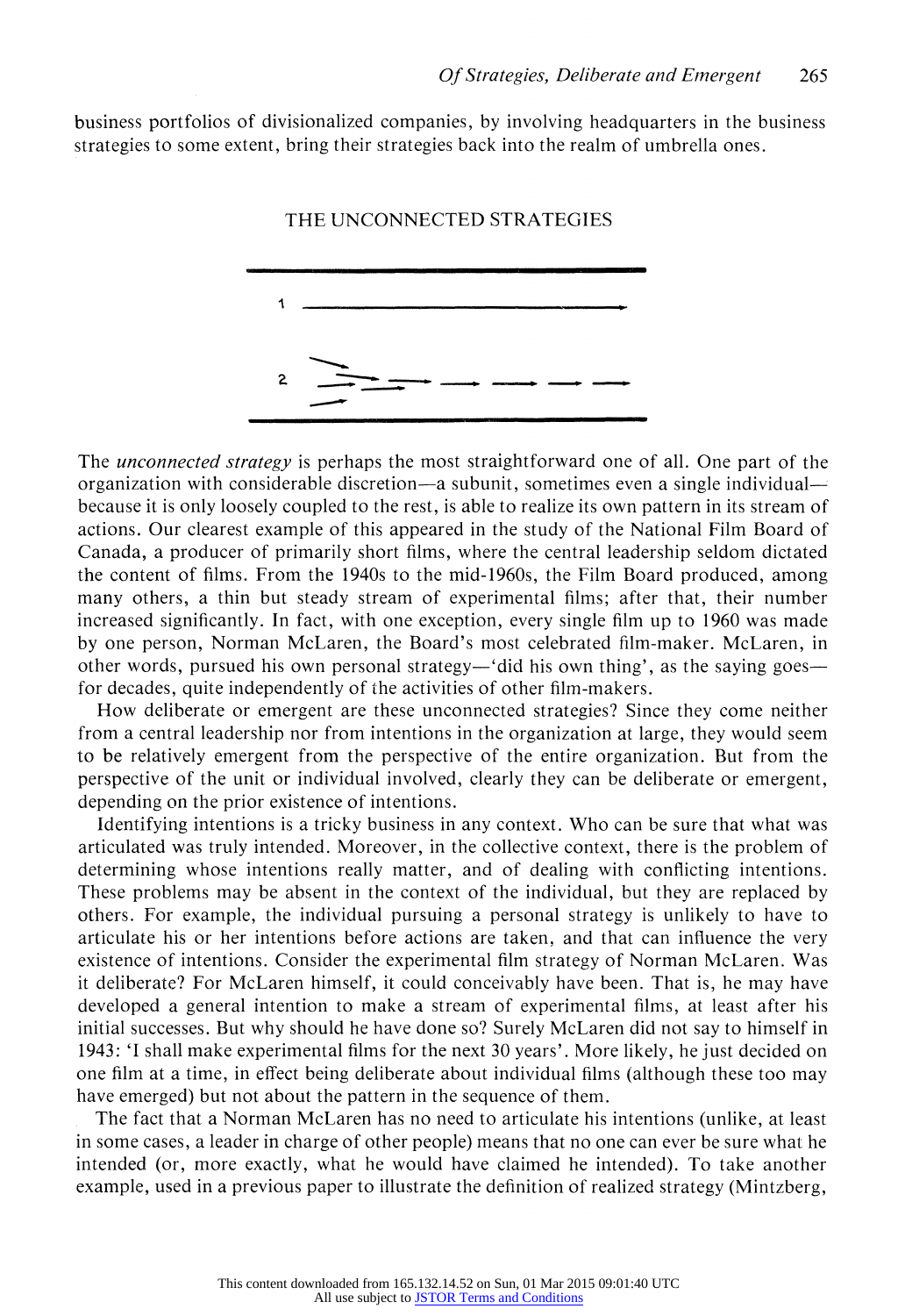**1978: 935), Picasso's blue period can be called a personal blue strategy, since there was consistency in his use of colour across a sequence of his paintings. But did Picasso 'decide' to paint blue for a given period of his life, or did he simply feel like using that blue each time he painted during these years?** 

**The fact that neither a McLaren nor a Picasso had to explain their intentions to anyone (McLaren at least not beyond saying enough in his organizational context to get funding for a single film at a time) meant that neither was forced to think them through. This probably allowed those intentions to remain rather vague, to themselves as well as to others around them, and so probably encouraged a degree of emergentness in their behaviours.** 

**The example of Norman McLaren is indicative of the fact that unconnected strategies tend to proliferate in organizations of experts, reflecting the complexity of the environments that they face and the resulting need for considerable control by the experts over their own work, providing freedom not only from administrators but sometimes from their own peers as well. Thus, many hospitals and universities appear to be little more than collections of personal strategies, with hardly any discernible central vision or umbrella, let alone plan, linking them together. Each expert pursues his or her own strategies-method of patient care, subject of research, style of teaching. On the other hand, in organizations that do pursue central, rather deliberate strategies, even planned ones, unconnected strategies can sometimes be found in remote enclaves, either tolerated by the system or lost within it.** 

**As indicated in the previous diagram, unconnected strategies may be deliberate or emergent for the actors involved (although always emergent from the perspective of the organization at large). Also, although they are shown within an umbrella strategy, clearly they can fall outside of these, too. Indeed, some unconnected strategies directly contradict umbrella ones (or even more centrally imposed planned or entrepreneurial ones), in effect developing on a clandestine basis. Allison (1971), for example, describes how President Kennedy's directive to defuse the missile bases in Turkey during the Cuban Missile Crisis was deliberately ignored by the military leaders. We show such clandestine strategies in the figure below as a sequence of arrows breaking out of an umbrella strategy. These arrows signify that even though the strategy is likely to be deliberate from the point of view of its proponents, it cannot be articulated as such: they cannot reveal their intentions. To minimize their risk of exposure, they seek to realize intentions subtly, action by action, as if the strategy was emergent. Of course, that increases the chances that the intentions will get deflected along the way. If they do not, there is still the risk that the leadership will realize**  what is happening—will recognize the pattern in the stream of actions—and stop the **strategy. The leadership can, however, play the game too, waiting to see what happens, knowing it too can learn from clandestine behaviour. If the strategy should prove successful, it can always be accepted and broadened-internalized in the system as a (henceforth) deliberate strategy. Our suspicion is that much strategic adaptation results from unconnected strategies (whether or not clandestine) that succeed and so pervade the organization.** 

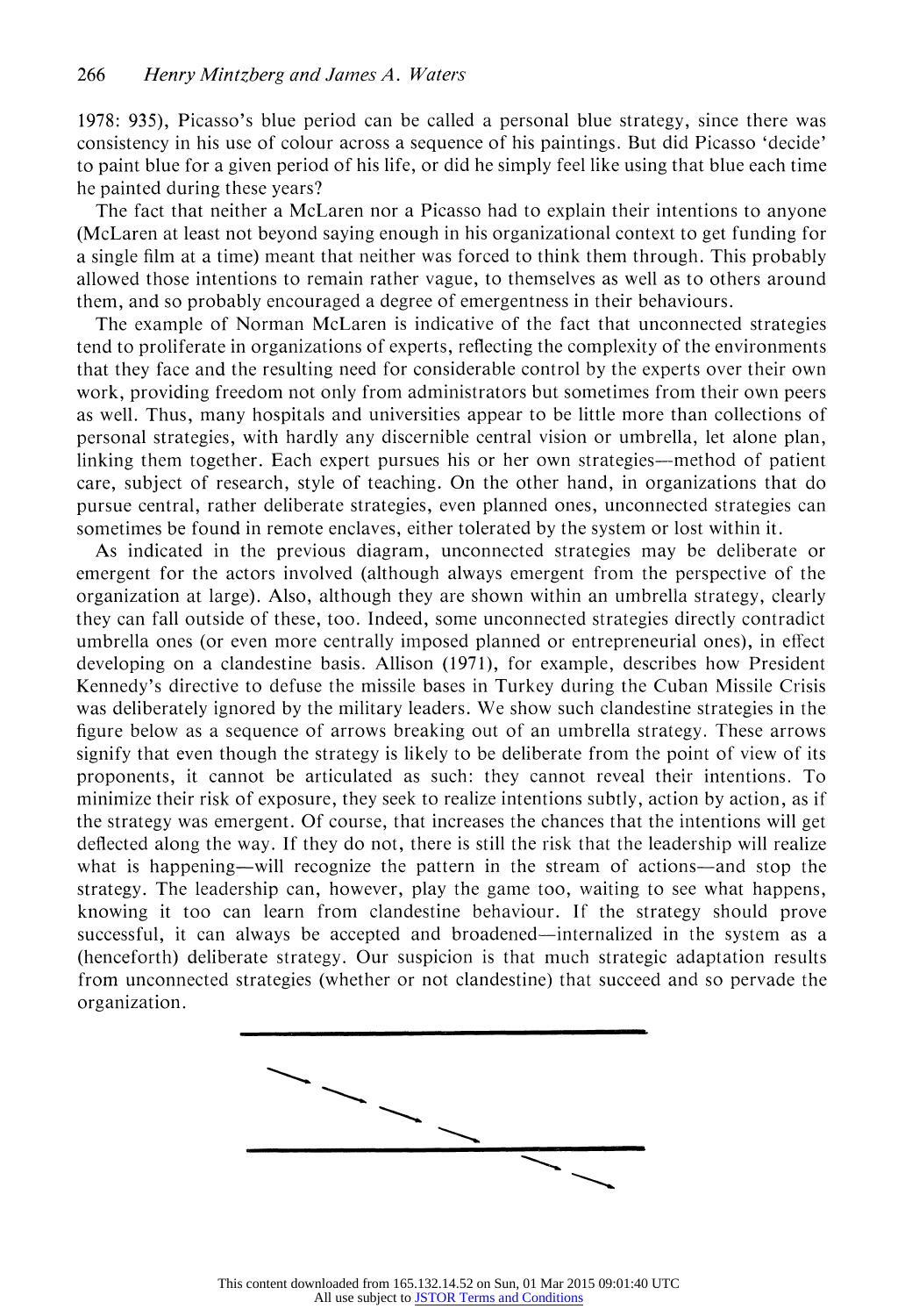### **THE CONSENSUS STRATEGY**

**In no strategy so far discussed have we totally dropped the condition of prior intention. The next type is rather more clearly emergent. Here many different actors naturally converge on the same theme, or pattern, so that it becomes pervasive in the organization, without the need for any central direction or control. We call it the consensus strategy. Unlike the ideological strategy, in which a consensus forms around a system of beliefs (thus reflecting intentions widely accepted in the organization), the consensus strategy grows out of the mutual adjustment among different actors, as they learn from each other and from their various responses to the environment and thereby find a common, and probably unexpected, pattern that works for them.** 

**In other words, the convergence is not driven by any intentions of a central management, nor even by prior intentions widely shared among the other actors. It just evolves through the results of a host of individual actions. Of course, certain actors may actively promote the consensus, perhaps even negotiate with their colleagues to attain it (as in the congressional form of government). But the point is that it derives more from collective action than from collective intention.** 

**Our clearest example of a consensus strategy formed so fast that it seemed literally spontaneous. In the early 1950s, the National Film Board of Canada made its first film for television and in a matter of months the organization found itself concentrating two-thirds of its efforts in that medium. Despite heated debate and indications of managerial intentions to the contrary, one film-maker set the precedent by making that first film, and many of the others quickly followed suit. (In fact, the strategy lasted about 4 years and then disappeared just as spontaneously as it began.) Such spontaneity presumably reflects a strong drive for consistency (the Film Board having been groping for a new focus of attention for several years). As soon as the right idea comes along, the consensus crystallizes quickly, much as does a supersaturated solution the moment it is disturbed. We have been speculating on possible uses for the term intuition in a collective context; the spontaneous strategy might be a good example of 'organizational intuition'.** 

**When the convergence is on a general theme rather than a specific activity (such as making films for television), the consensus is likely to develop more gradually: individual actions would take time to be understood and to pervade the organization as precedents. An electronics manufacturer may find itself concentrating on high quality products after it had achieved success with a number of such products, or a university may find itself over the years favouring the sciences over the humanitites as its members came to realize that this is where its real strengths lie.** 

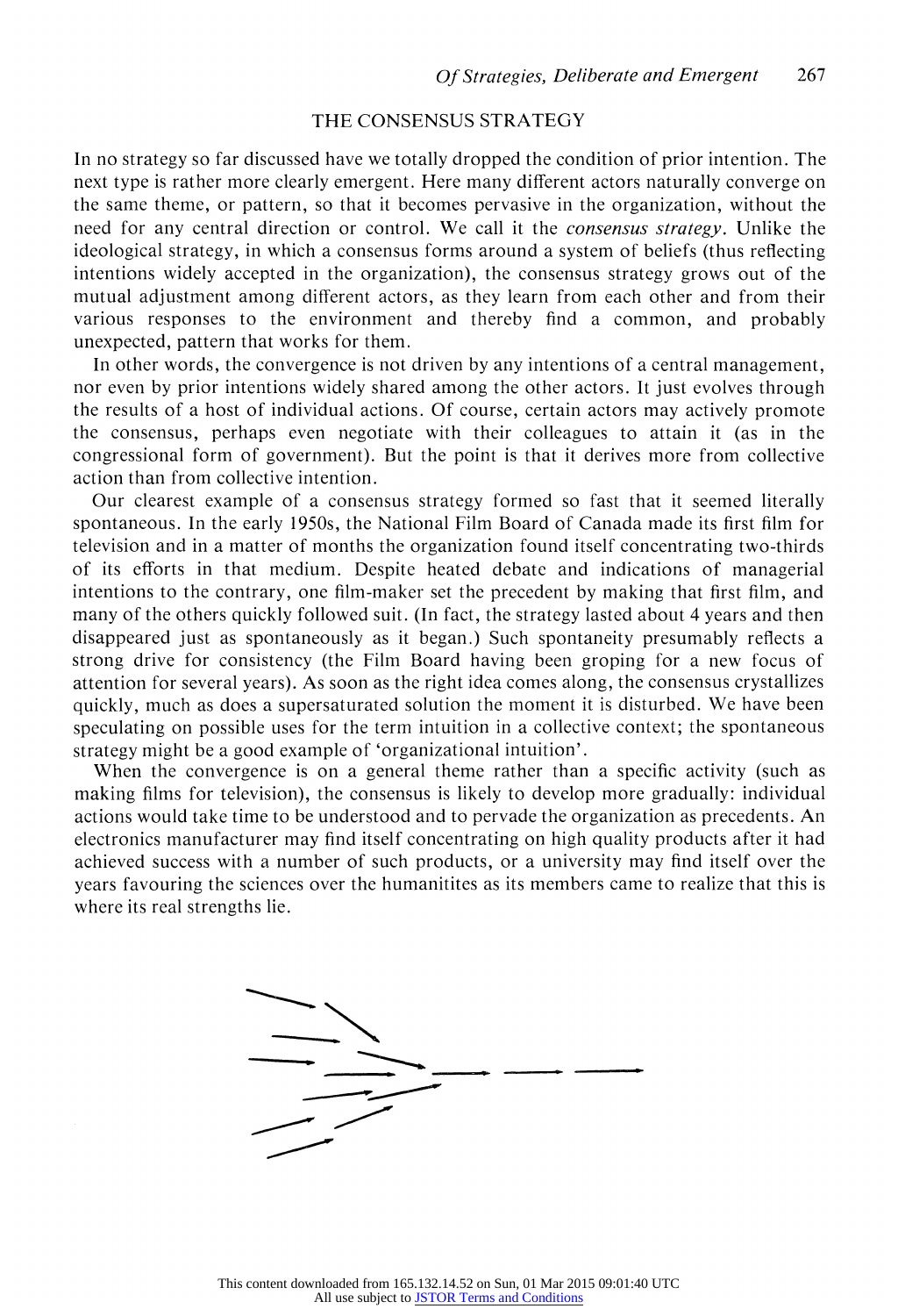# **THE IMPOSED STRATEGIES**



**All the strategies so far discussed have derived in part at least from the will (if not the intentions) of actors within the organization. The environment has been considered, if not benign, then at least acquiescent. But strategies can be imposed from outside as well; that is, the environment can directly force the organization into a pattern in its stream of actions, regardless of the presence of central controls. The clearest case of this occurs when an external individual or group with a great deal of influence over the organization imposes a strategy on it. We saw this in our study of the state-owned Air Canada, when the minister who created and controlled the airline in its early years forced it to buy and fly a particular type of aircraft. Here the imposed strategy was clearly deliberate, but not by anyone in the organization. However, given its inability to resist, the organization had to resign itself to the pursuit of the strategy, so that it became, in effect, deliberate.** 

**Sometimes the 'environment' rather than people per se impose strategies on organizations, simply by severely restricting the options open to them. Air Canada chose to fly jet aeroplanes and later wide-body aeroplanes. But did it? Could any 'world class' airline have decided otherwise? Again the organization has internalized the imperative so that strategic choice becomes a moot point. To draw from another of our studies, did Lyndon Johnson 'choose' to escalate the United States' involvement in Vietnam in 1965? Kennedy's earlier intended strategy of providing advisers for the South Vietnamese became an emergent strategy of engagement in a hot war, imposed by the environment (namely the actions of the Vietcong; of course, to the extent that the military advisers intended to fight, the strategy might be more accurately described as clandestine). The result was that by the time Johnson faced the decision to escalate, the pressures were almost inescapable. So he 'decided', and the strategy became a planned one.** 

**Many planned strategies in fact seem to have this determined quality to them-pursued by organizations resigned to co-operating with external forces. One is reminded here of the king in the Saint-Exupery (1946) story of The Little Prince, who only gave orders that could be executed. He claimed, for example, that he could order the sun to set, but only at a certain time of the day. The point is that when intentions are sufficiently malleable, everything can seem deliberate.** 

**Reality, however, seems to bring organizations closer to a compromise position between determinism and free choice. Environments seldom pre-empt all choice, just as they seldom offer unlimited choice. That is why purely determined strategies are probably as rare as purely planned ones. Alternatively, just as the umbrella strategy may be the most realistic reflection of leadership intention, so too might the partially imposed strategy be the most**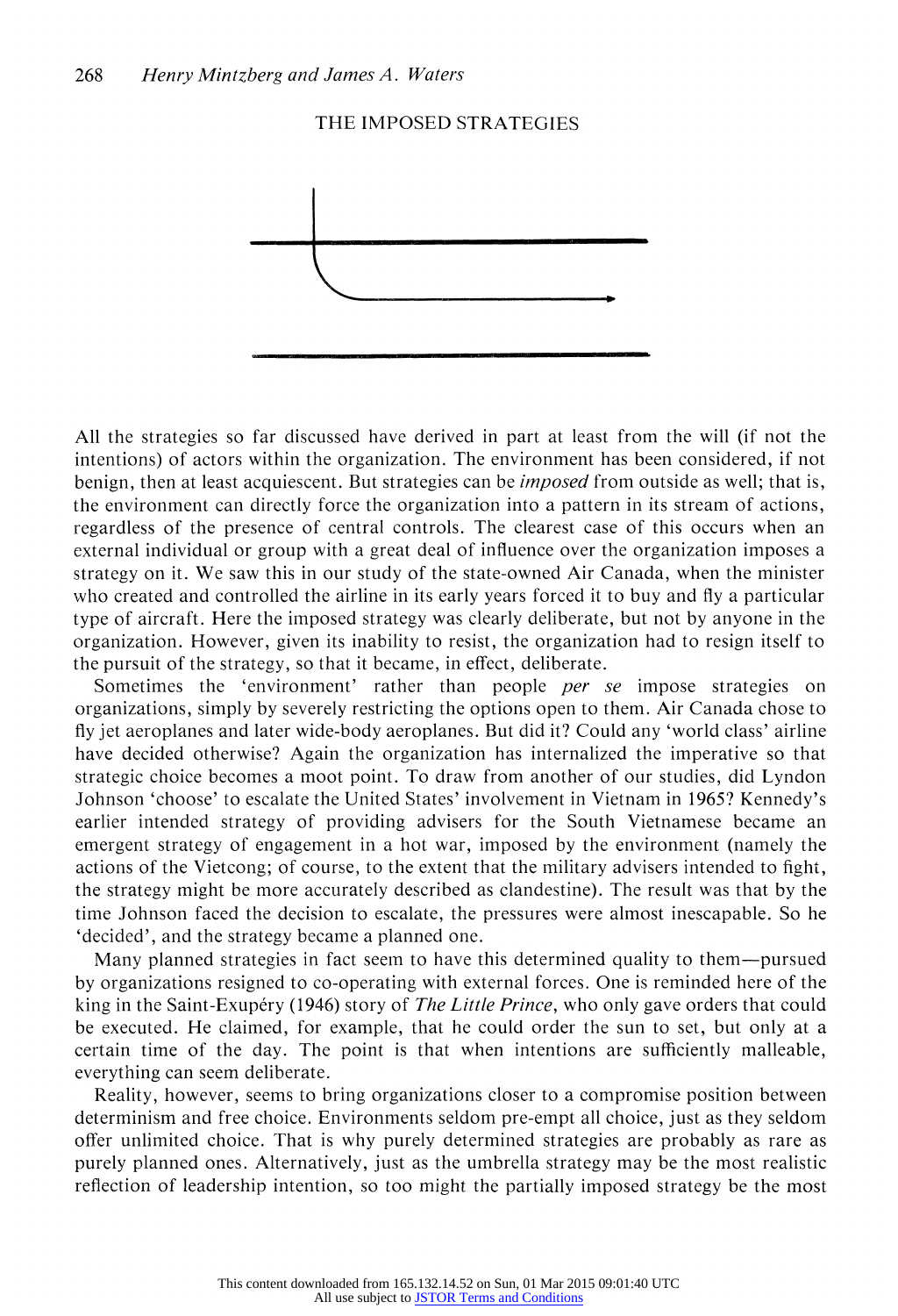**realistic reflection of environmental influence. As shown in the figure below, the environment bounds what the organization can do, in this illustration determining under what part of the umbrella the organization can feasibly operate. Earlier we described the umbrella strategy of the architectural firm we studied. During one period in its history, it was repeatedly selected to design performing arts centres, even though it was prepared to work on a wide variety of building types. The environment (namely the clients) made its choices for it and so determined its specific strategy for a time, but only within the strategic umbrella acceptable to it. Just as we argued earlier that virtually all real-world strategies have umbrella characteristics, so too do we add here that virtually all have environmental boundaries.** 



**This completes our discussion of various types of strategies. Table I summiarizes some of their major features.** 

# **EMERGING CONCLUSIONS**

**This paper has been written to open up thinking about strategy formation, to broaden**  perspectives that may remain framed in the image of it as an *a priori*, analytic process or even as a sharp dichotomy between strategies as either deliberate or emergent. We believe that more research is required on the process of strategy formation to complement the **extensive work currently taking place on the content of strategies; indeed, we believe that research on the former can significantly influence the direction taken by research on the latter (and vice versa).** 

One promising line of research is investigation of the strategy formation process and of the types of strategies realized as a function of the structure and context of organizations. **Do the various propositions suggested in this paper, based on our own limited research, in fact hold up in broader samples, for example, that strategies will tend to be more deliberate in tightly coupled, centrally controlled organizations and more emergent in decentralized, loosely coupled ones?** 

It would also be interesting to know how different types of strategies perform in various **contexts and also how these strategies relate to those defined in termis of specific content. Using Porter's (1980) categories, for example, will cost leadership strategies prove more**  deliberate (specifically, more often planned), differentiation strategies more emergent (perhaps umbrella in nature), or perhaps entrepreneurial? Or using Miles and Snow's (1978) typology, will defenders prove more deliberate in orientation and inclined to use planned **strategies, whereas prospectors tend to be more emergent and more prone to rely on**  umbrella or process, or even unconnected, strategies? It may even be possible that highly **deliberate strategy making processes will be found to drive organizations away from**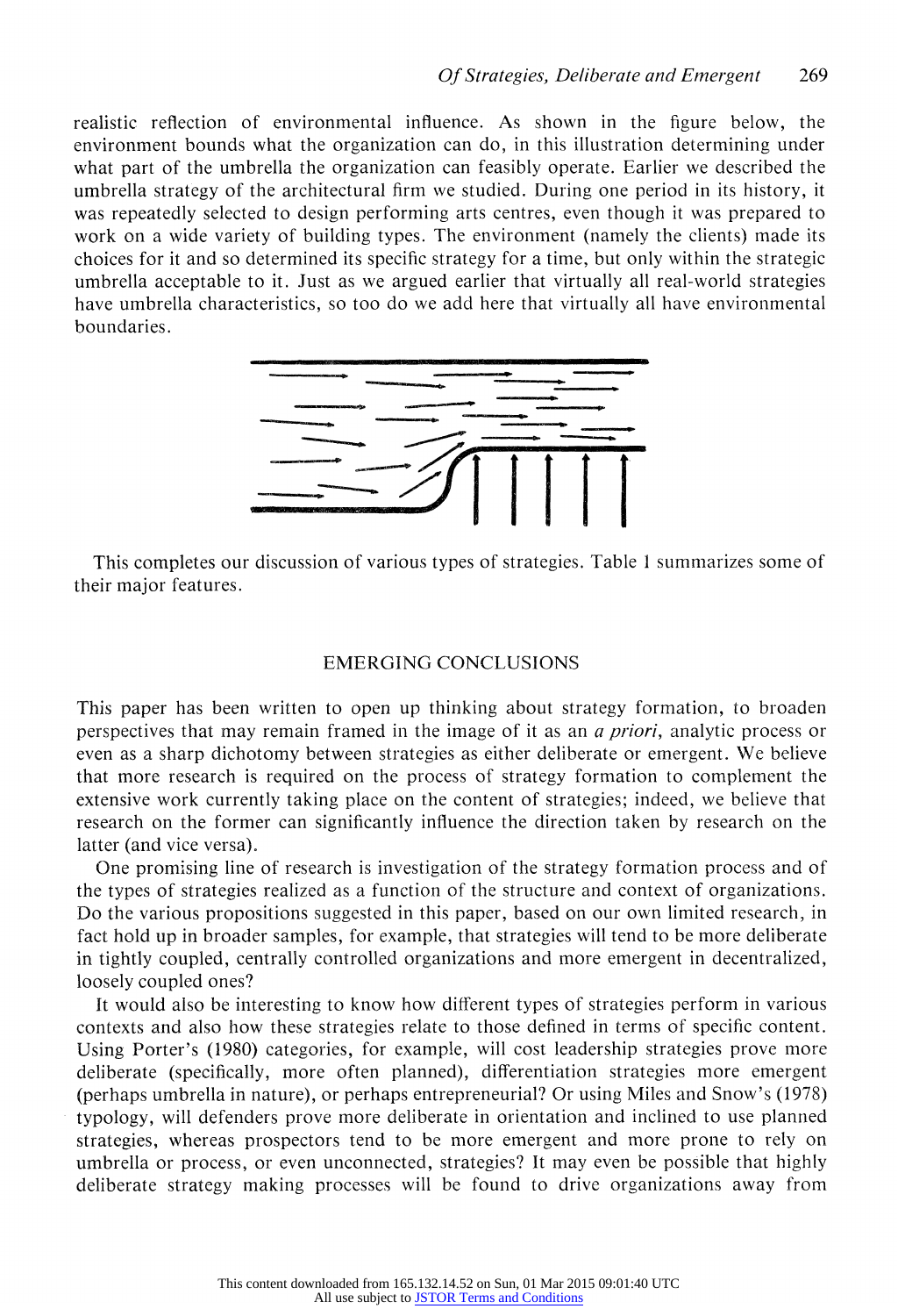| Strategy        | Major features                                                                                                                                                                                                                                                                                                                 |
|-----------------|--------------------------------------------------------------------------------------------------------------------------------------------------------------------------------------------------------------------------------------------------------------------------------------------------------------------------------|
| Planned         | Strategies originate in formal plans: precise intentions exist, formulated and articulated by<br>central leadership, backed up by formal controls to ensure surprise-free implementation in<br>benign, controllable or predictable environment; strategies most deliberate                                                     |
| Entrepreneurial | Strategies originate in central vision: intentions exist as personal, unarticulated vision of<br>single leader, and so adaptable to new opportunities; organization under personal control<br>of leader and located in protected niche in environment; strategies relatively deliberate but<br>can emerge                      |
| Ideological     | Strategies originate in shared beliefs: intentions exist as collective vision of all actors, in<br>and relatively immutable, controlled normatively through<br>inspirational form<br>indoctrination and/or socialization; organization often proactive $vis-\partial - vis$ environment;<br>strategies rather deliberate       |
| Umbrella        | Strategies originate in constraints: leadership, in partial control of organizational actions,<br>defines strategic boundaries or targets within which other actors respond to own forces or<br>to complex, perhaps also unpredictable environment; strategies partly deliberate, partly<br>emergent and deliberately emergent |
| Process         | Strategies originate in process: leadership controls process aspects of strategy (hiring,<br>structure, etc.), leaving content aspects to other actors; strategies partly deliberate, partly<br>emergent (and, again, deliberately emergent)                                                                                   |
| Unconnected     | Strategies originate in enclaves: actor(s) loosely coupled to rest of organization produce(s)<br>patterns in own actions in absence of, or in direct contradiction to, central or common<br>intentions; strategies organizationally emergent whether or not deliberate for actor(s)                                            |
| Consensus       | Strategies originate in consensus: through mutual adjustment, actors converge on patterns<br>that become pervasive in absence of central or common intentions; strategies rather<br>emergent                                                                                                                                   |
| Imposed         | Strategies originate in environment: environment dictates patterns in actions either<br>through direct imposition or through implicitly pre-empting or bounding organizational<br>choice; strategies most emergent, although may be internalized by organization and made<br>deliberate                                        |

**Table 1. Summary description of types of strategies** 

**prospecting activities and towards cost leadership strategies whereas emergent ones may encourage the opposite postures.** 

**The interplay of the different types of strategies we have described can be another avenue of inquiry: the nesting of personal strategies within umbrella ones or their departure in clandestine form from centrally imposed umbrellas; the capacity of unconnected strategies to evoke organizational ones of a consensus or even a planned nature as peripheral patterns that succeed pervade the organization; the conversion of entrepreneurial strategies into ideological or planned ones as vision becomes institutionalized one way or another; the possible propensity of imposed strategies to become deliberate as they are internalized within the organization; and so on. An understanding of how these different types of strategies blend into each other and tend to sequence themselves over time in different contexts could reveal a good deal about the strategy formation process.** 

**At a more general level, the whole question of how managers learn from the experiences of their own organizations seems to be fertile ground for research. In our view, the fundamental difference between deliberate and emergent strategy is that whereas the former**  focuses on direction and control-getting desired things done-the latter opens up this **notion of 'strategic learning'. Defining strategy as intended and conceiving it as deliberate, as has traditionally been done, effectively precludes the notion of strategic learning. Once the intentions have been set, attention is riveted on realizing them, not on adapting them.**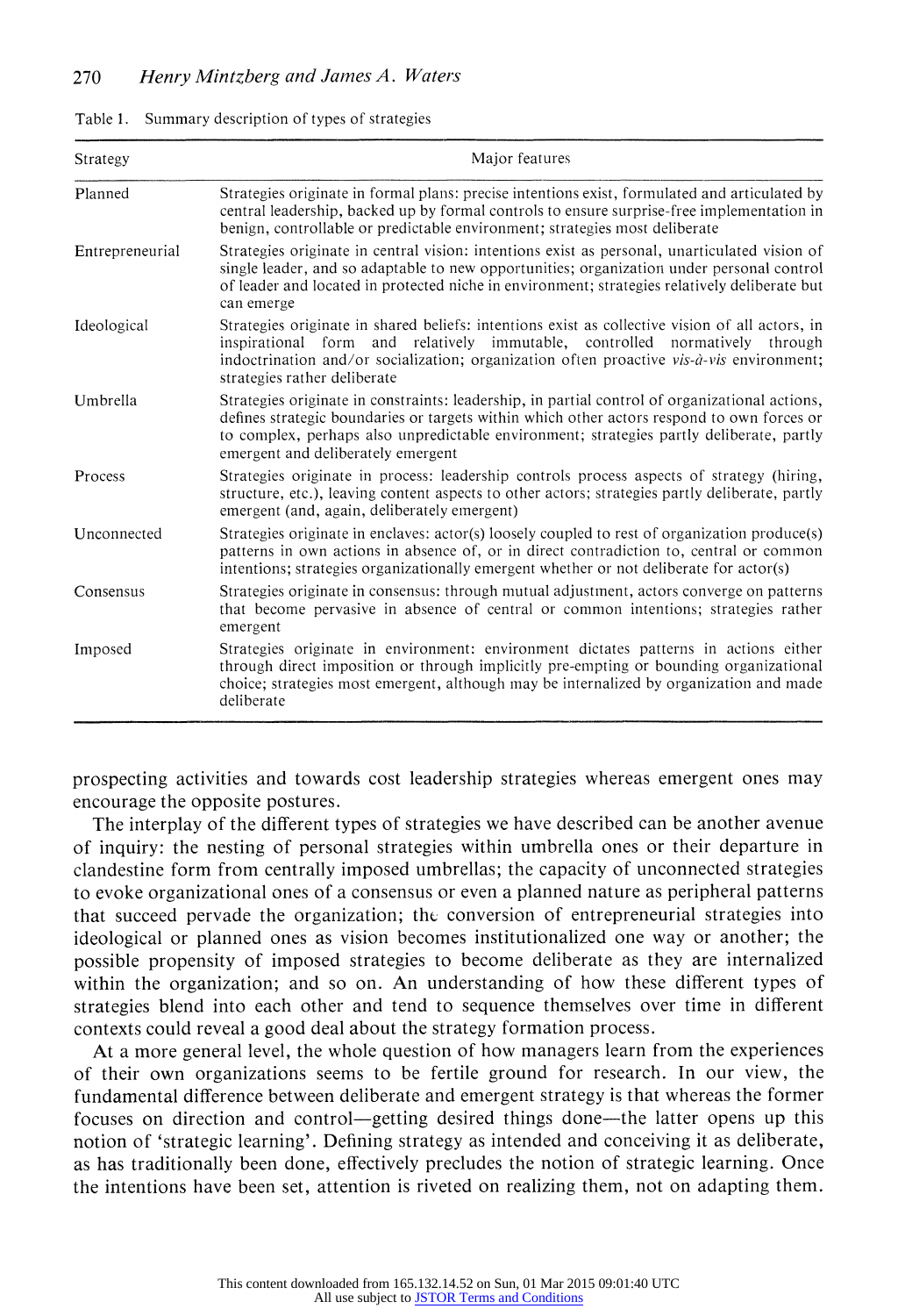**Messages from the environment tend to get blocked out. Adding the concept of emergent strategy, based on the definition of strategy as realized, opens the process of strategy making up to the notion of learning.** 

Emergent strategy itself implies learning what works—taking one action at a time in **search for that viable pattern or consistency. It is important to remember that emergent strategy means, not chaos, but, in essence, unintended order. It is also frequently the means by which deliberate strategies change. As shown in Figure 2, in the feedback loop added to our basic diagram, it is often through the identification of emergent strategies-its patterns never intended-that managers and others in the organization come to change their intentions. This is another way of saying that not a few deliberate strategies are simply emergent ones that have been uncovered and subsequently formalized. Of course, unrealized strategies are also a source of learning, as managers find out which of their intentions do not work, rejected either by their organizations themselves or else by environments that are less than acquiescent.** 

**We wish to emphasize that emergent strategy does not have to mean that management is**  out of control, only—in some cases at least—that it is open, flexible and responsive, in other **words, willing to learn. Such behaviour is especially important when an environment is too unstable or complex to comprehend, or too imposing to defy. Openness to such emergent strategy enables management to act before everything is fully understood-to respond to an evolving reality rather than having to focus on a stable fantasy. For example, distinctive competence cannot always be assessed on paper a priori; often, perhaps usually, it has to be discovered empirically, by taking actions that test where strengths and weaknesses really lie. Emergent strategy also enables a management that cannot be close enough to a situation, or to know enough about the varied activities of its organization, to surrender control to those who have the information current and detailed enough to shape realistic strategies. Whereas the more deliberate strategies tend to emphasize central direction and hierarchy, the more emergent ones open the way for collective action and convergent behaviour.** 

**Of course, by the same token, deliberate strategy is hardly dysfunctional either. Managers need to manage too, sometimes to impose intentions on their organizations-to provide a sense of direction. That can be partial, as in the cases of umbrella and process strategies, or it can be rather comprehensive, as in the cases of planned and entrepreneurial strategies. When the necessary information can be brought to a central place and environments can be largely understood and predicted (or at least controlled), then it may be appropriate to suspend strategic learning for a time to pursue intentions with as much determination as possible (see Mintzberg and Waters, 1984).** 

**Our conclusion is that strategy formation walks on two feet, one deliberate, the other emergent. As noted earlier, managing requires a light deft touch-to direct in order to realize intentions while at the same time responding to an unfolding pattern of action. The relative emphasis may shift from time to time but not the requirement to attend to both sides of this phenomenon.** 



**Figure 2**